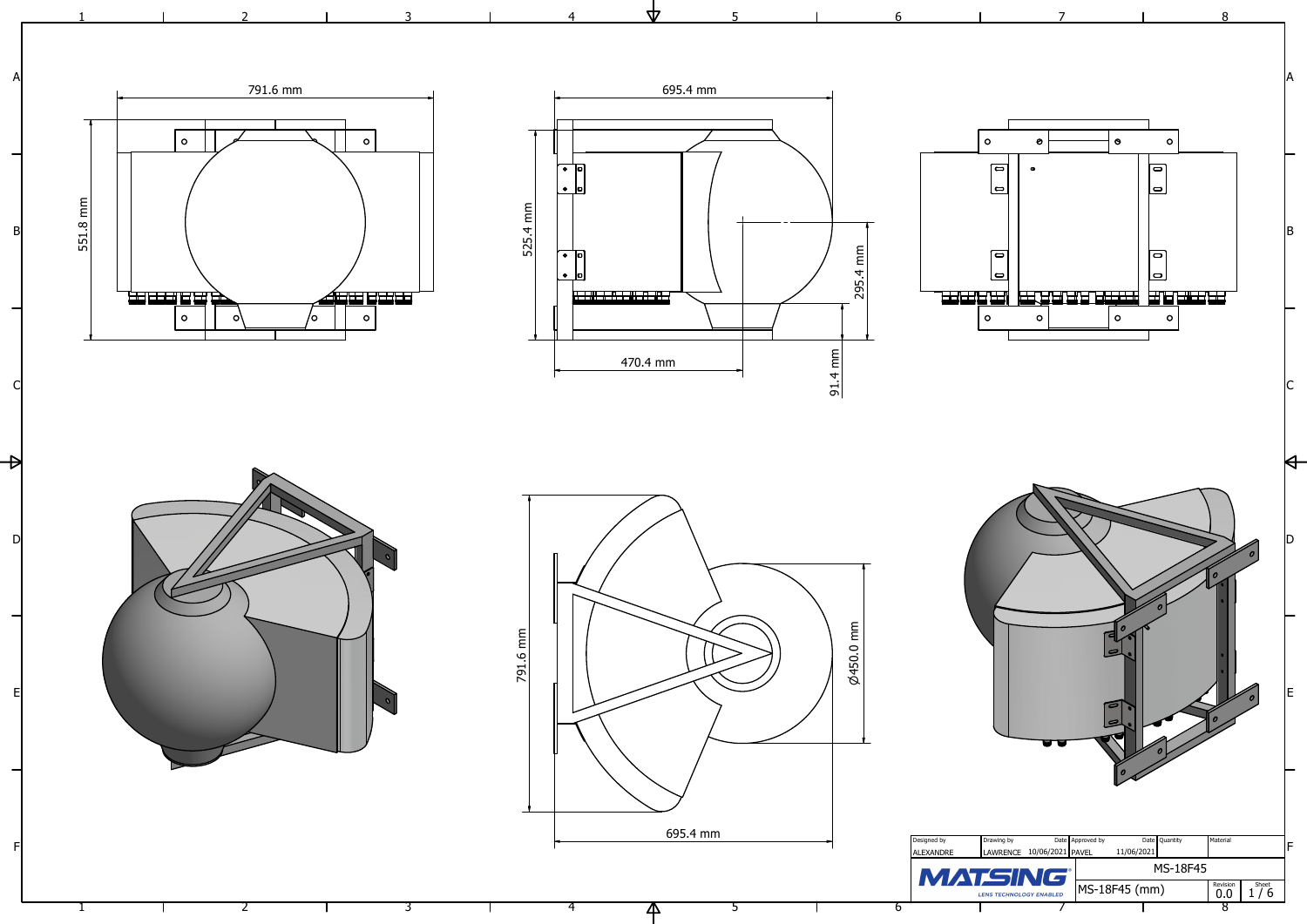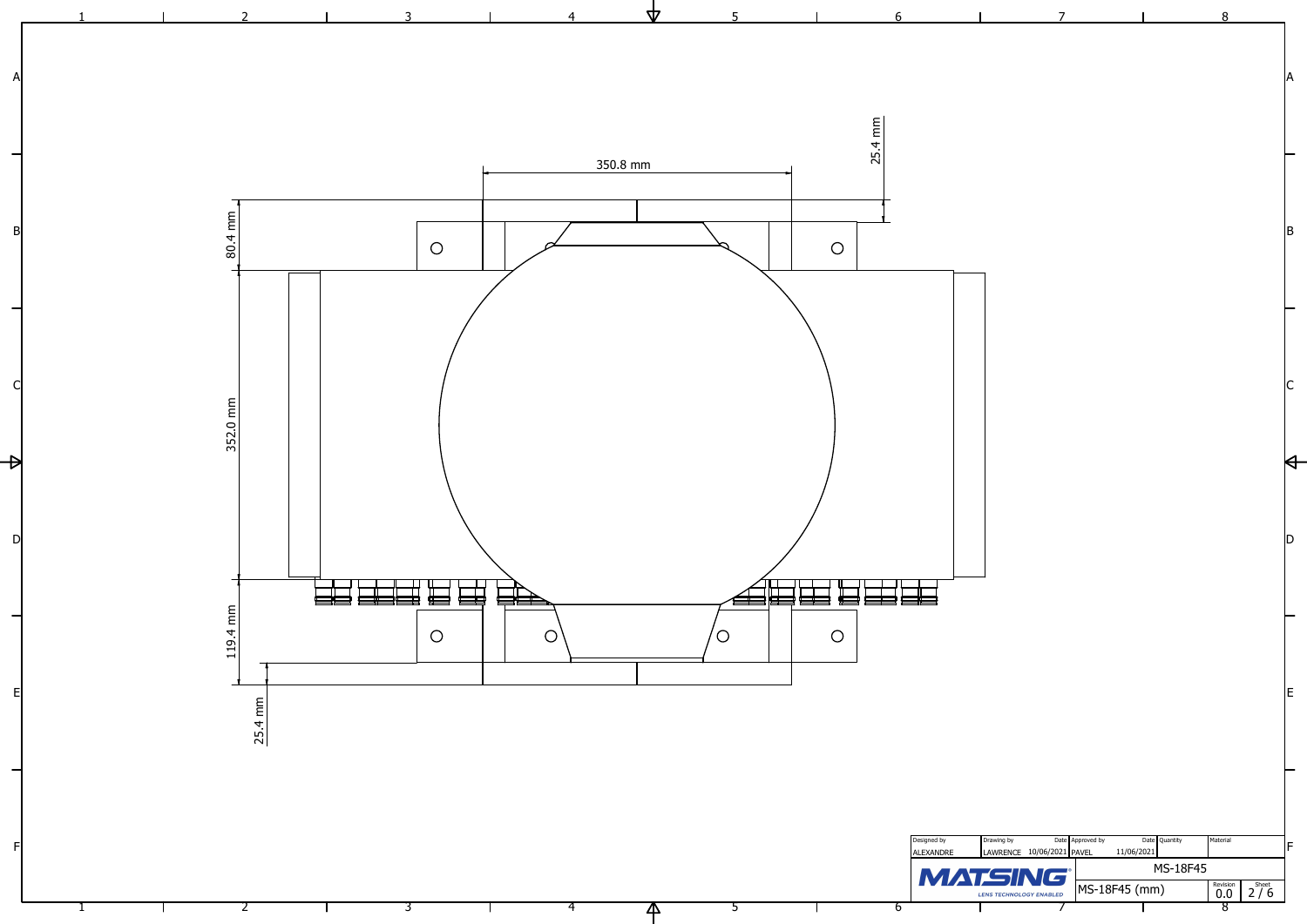1

2

3

4

 $\overline{\mathcal{A}}$ 

5

6

 $\blacksquare$ 

7



8

| 5 | 6                               |                                                   | $\overline{7}$                                |                                                                 | 8                                                                    |                                                                     |
|---|---------------------------------|---------------------------------------------------|-----------------------------------------------|-----------------------------------------------------------------|----------------------------------------------------------------------|---------------------------------------------------------------------|
|   |                                 |                                                   |                                               |                                                                 |                                                                      | ΙA                                                                  |
|   |                                 |                                                   |                                               |                                                                 |                                                                      | IB.                                                                 |
|   |                                 |                                                   |                                               |                                                                 |                                                                      |                                                                     |
|   |                                 |                                                   |                                               |                                                                 |                                                                      | $\mathsf{C}% _{0}\left( t\right) \in\mathcal{C}_{0}\left( 0\right)$ |
|   |                                 |                                                   |                                               |                                                                 |                                                                      | ID                                                                  |
|   |                                 |                                                   |                                               |                                                                 |                                                                      | lE.                                                                 |
|   |                                 |                                                   |                                               |                                                                 |                                                                      |                                                                     |
|   | Designed by<br><b>ALEXANDRE</b> | Drawing by<br>MATSING®<br>LENS TECHNOLOGY ENABLED | Date Approved by<br>LAWRENCE 10/06/2021 PAVEL | Date Quantity<br>11/06/2021<br><b>MS-18F45</b><br>MS-18F45 (mm) | Material<br>$\overset{\text{Revision}}{\mathbf{0.0}}$<br>$3^{Sheet}$ | IF                                                                  |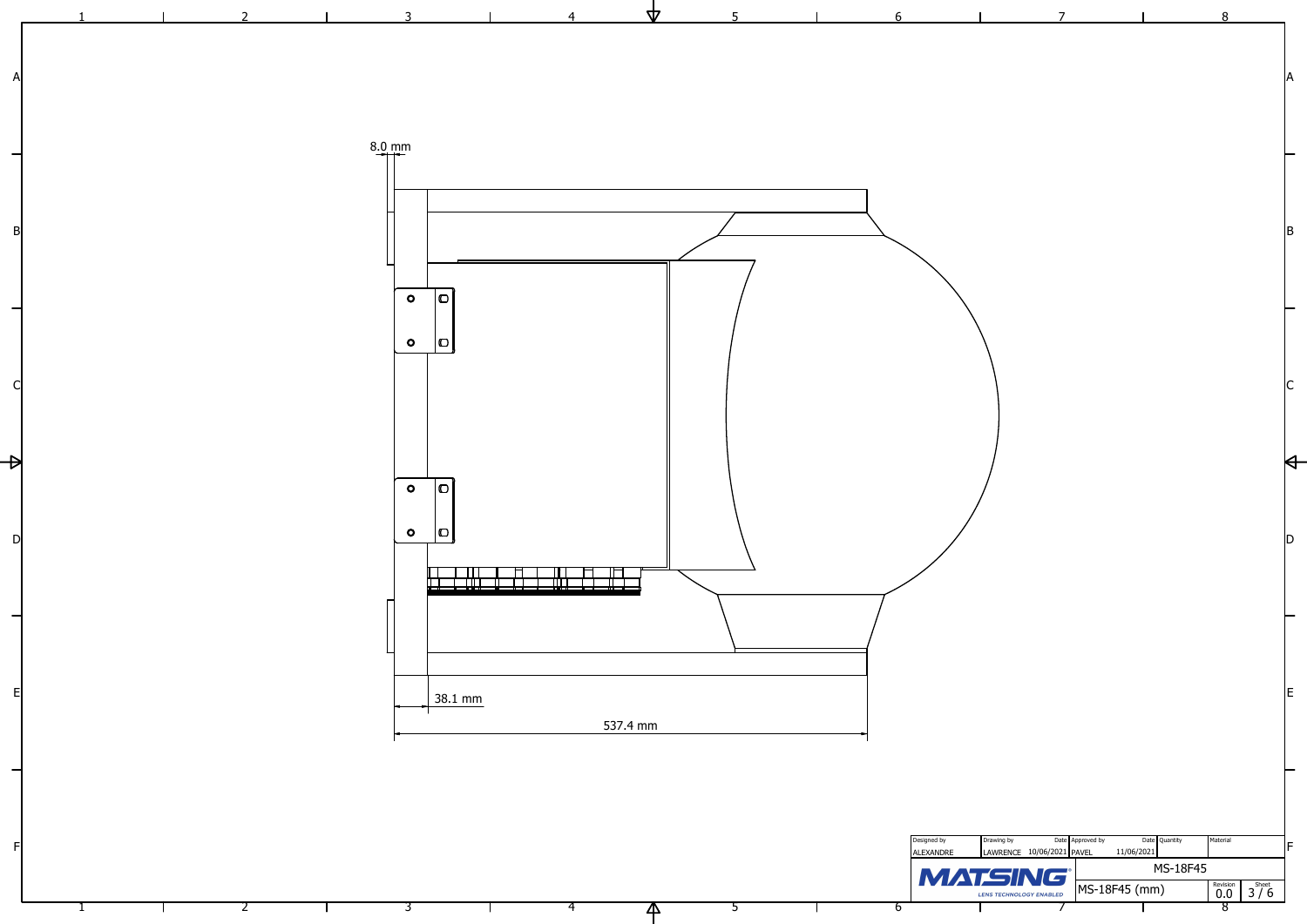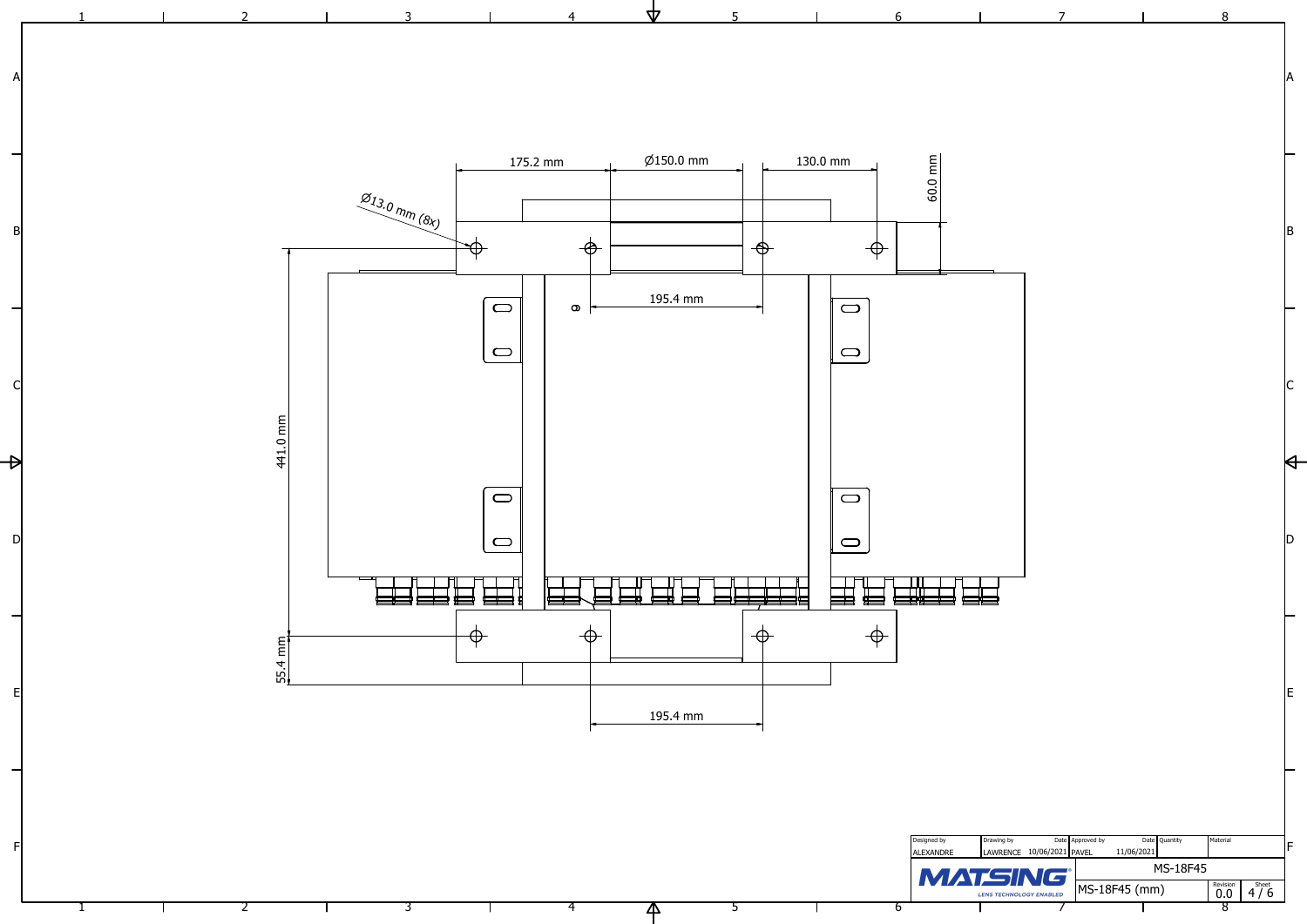